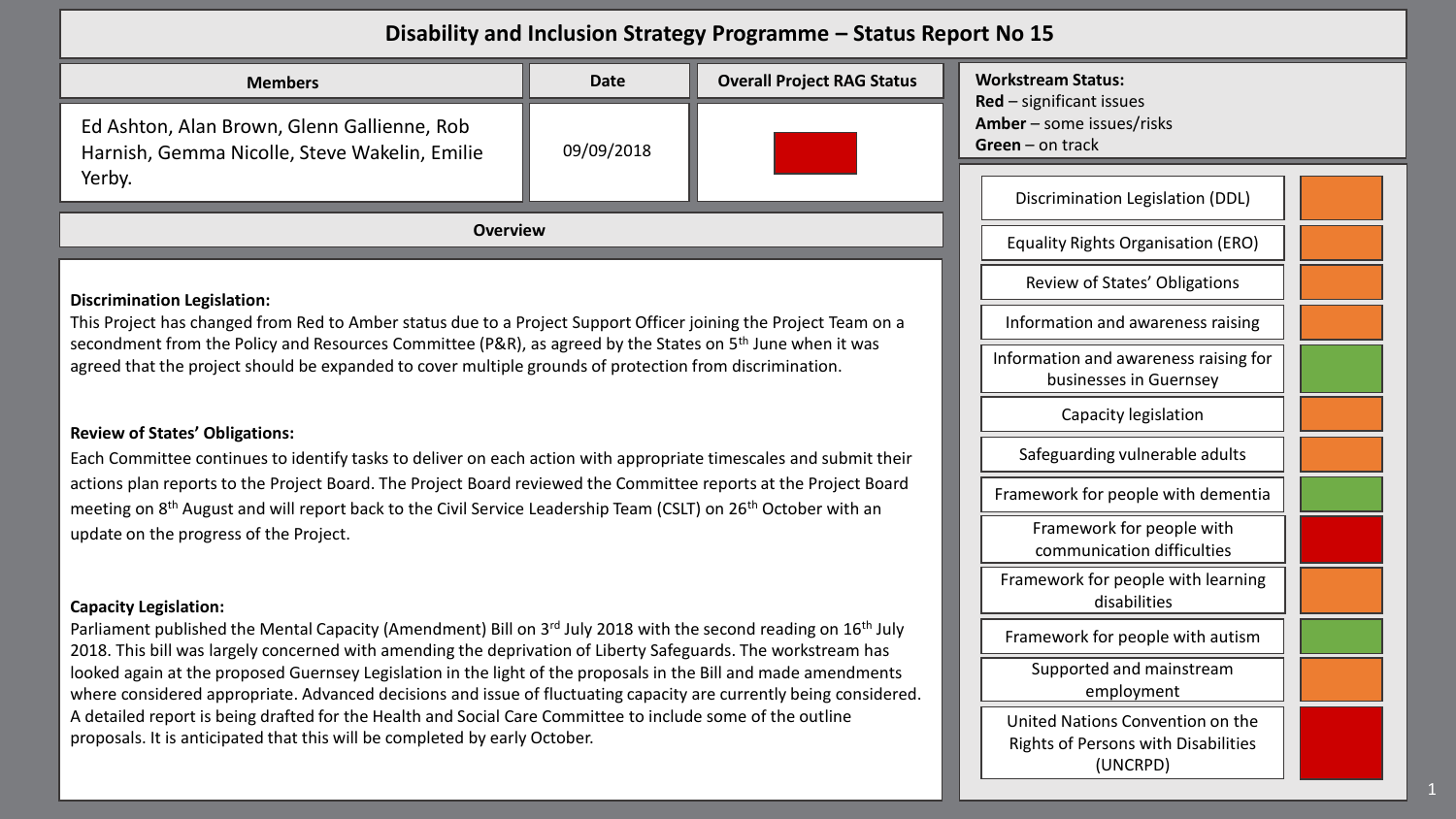# Disability & Inclusion Strategy Programme Board – Status Report - Workstreams

| <b>Discrimination Legislation</b> |            | <b>Current Status</b>                                                                                                                                                                                                                                                                                                                                                                                                                                                                                                                                                                                                                                                                                                                                                                                                                                                                                                                                                                                                                                           | <b>Next Period</b>                                                                                                                                                                                                                                                                                                                                                                                                                                                                                                                                                                                                                                                                                                                                                                                                                                                                                                                                                                                                                                                       |
|-----------------------------------|------------|-----------------------------------------------------------------------------------------------------------------------------------------------------------------------------------------------------------------------------------------------------------------------------------------------------------------------------------------------------------------------------------------------------------------------------------------------------------------------------------------------------------------------------------------------------------------------------------------------------------------------------------------------------------------------------------------------------------------------------------------------------------------------------------------------------------------------------------------------------------------------------------------------------------------------------------------------------------------------------------------------------------------------------------------------------------------|--------------------------------------------------------------------------------------------------------------------------------------------------------------------------------------------------------------------------------------------------------------------------------------------------------------------------------------------------------------------------------------------------------------------------------------------------------------------------------------------------------------------------------------------------------------------------------------------------------------------------------------------------------------------------------------------------------------------------------------------------------------------------------------------------------------------------------------------------------------------------------------------------------------------------------------------------------------------------------------------------------------------------------------------------------------------------|
| Project Lead:                     | <b>ESS</b> |                                                                                                                                                                                                                                                                                                                                                                                                                                                                                                                                                                                                                                                                                                                                                                                                                                                                                                                                                                                                                                                                 |                                                                                                                                                                                                                                                                                                                                                                                                                                                                                                                                                                                                                                                                                                                                                                                                                                                                                                                                                                                                                                                                          |
| <b>Target Completion Date:</b>    |            | An additional staff member has joined the team on secondment<br>from the Policy and Resources Committee (P&R), as agreed by the                                                                                                                                                                                                                                                                                                                                                                                                                                                                                                                                                                                                                                                                                                                                                                                                                                                                                                                                 | • Release the consultation on the Sex Discrimination Ordinance -<br>to be open for 6 weeks.                                                                                                                                                                                                                                                                                                                                                                                                                                                                                                                                                                                                                                                                                                                                                                                                                                                                                                                                                                              |
| <b>RAG Status:</b>                |            | States on 5 <sup>th</sup> June when it was agreed that the project should be<br>expanded to cover multiple grounds of protection from<br>discrimination.<br>Two consultation surveys have been prepared on the existing Sex<br>Discrimination (Employment) (Guernsey) Ordinance, 2005 - one is<br>a non-technical survey aimed at the general public, HR<br>professionals, Unions, etc and the other is a technical survey aimed<br>at employment lawyers and people involved in administering the<br>Sex Discrimination legislative regime.<br>• A series of initial introductory meetings were held with<br>representatives of groups that may be protected from<br>discrimination under the legislation to discuss how these 'grounds<br>of protection' might be defined in the legislation.<br>• Meeting held with States HR representatives regarding policy<br>consideration from the perspective of the States as an employer<br>• Meeting held with Policy Lead for the children and young people<br>plan to discuss alignment with the plan and UNCRC. | Continue engagement with the business community. This will<br>provide an update for interested parties but also give an<br>opportunity to identify key policy issues of concern to businesses<br>as future duty-bearers. There are two meetings scheduled during<br>September to update representatives for business organisations<br>who have previously engaged with the project; an update is being<br>given at a CIPD event on reasonable adjustments on 25<br>September and a Chamber of Commerce lunchtime session is<br>planned for late September/October.<br>Raise awareness of the States of Guernsey senior leaders<br>regarding the project and its potential implication for the States<br>as a large employer and provider of goods and services.<br>Finalise Consultancy Agreement with NUI Galway (delayed due to<br>university summer break).<br>Drs Quinlivan and Buckley (NUI Galway) to continue working on<br>the development of the 'straw man' model Ordinance; emerging<br>policy issues to be investigated by the ESS team as they arise. It is |
|                                   |            | • Meeting held with representatives of Access for All, the Guernsey<br>Disability Alliance, Planning and States Property to discuss how the<br>legislation may cover accessibility.<br>Started planning internal communications and consultation with<br>States of Guernsey Service areas.<br>• Consultants continue to work on developing a 'straw man'<br>Ordinance drawing on the Irish and Australian legislation.<br>• Continue to identify emerging issues arising from the work of<br>consultants, the meetings held to date and some initial research<br>into these areas.                                                                                                                                                                                                                                                                                                                                                                                                                                                                              | expected that a presentation of 'straw man' model Ordinance will<br>take place in November.<br>• Undertake further analysis of the outstanding policy question on<br>relation to the enforcement model including discussion with our<br>consultants. A workshop involving the ERO Project Team, the<br>Legislation Project Team and other stakeholders to consider the<br>issues will be planned.<br>Attend Employment and Discrimination Tribunal hearing if one is<br>planned.                                                                                                                                                                                                                                                                                                                                                                                                                                                                                                                                                                                         |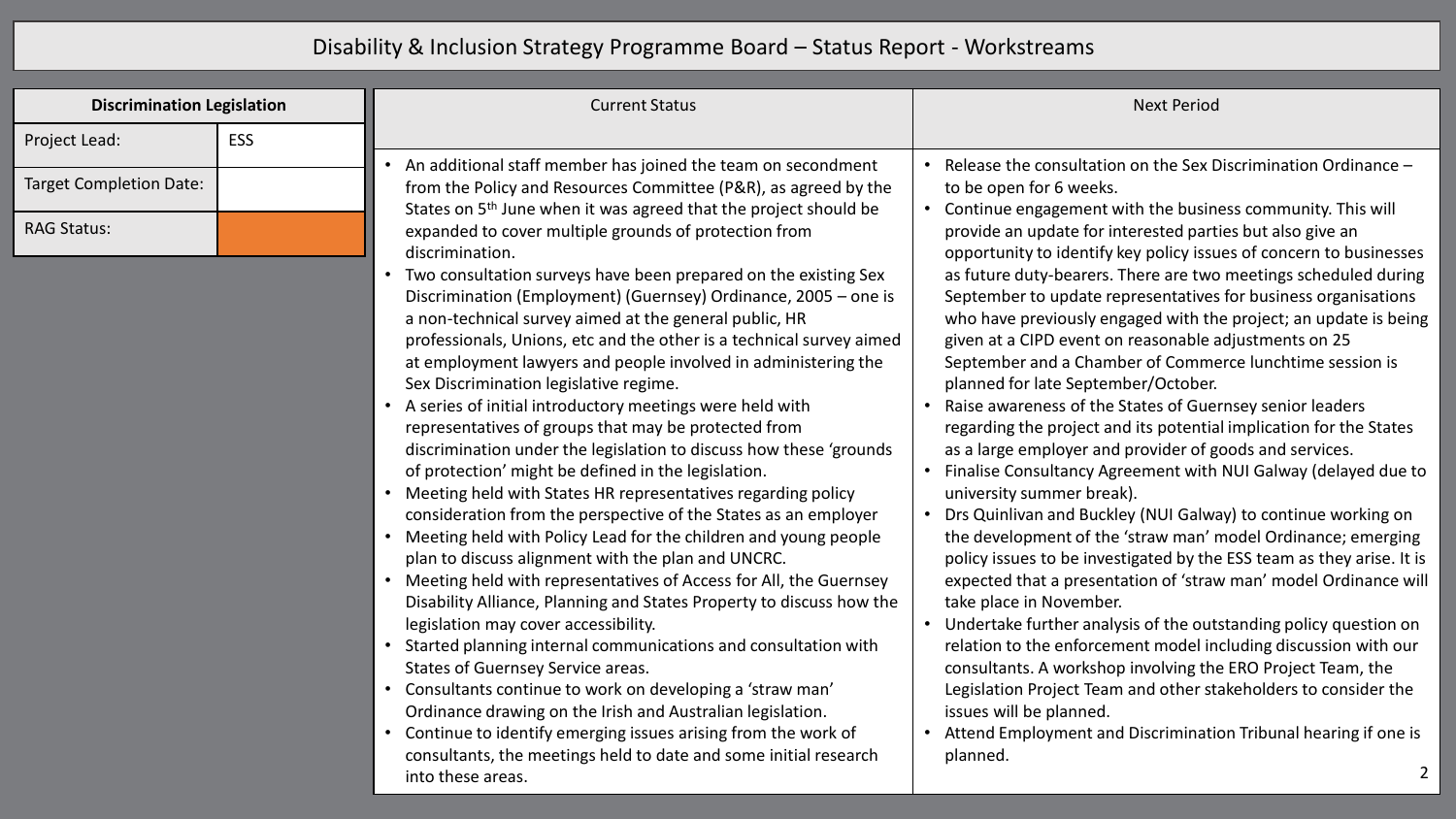| Discrimination Legislation cont'd (I) | <b>Current Status</b>                                                                                                                                                                                                                                                                                                                                                                                                                                                                                                                                                                                                                                                                                                                                        | <b>Next Period</b> |
|---------------------------------------|--------------------------------------------------------------------------------------------------------------------------------------------------------------------------------------------------------------------------------------------------------------------------------------------------------------------------------------------------------------------------------------------------------------------------------------------------------------------------------------------------------------------------------------------------------------------------------------------------------------------------------------------------------------------------------------------------------------------------------------------------------------|--------------------|
|                                       | Initial feedback received from the Employment & Discrimination<br>Tribunal highlighting a number of factors that need to be taken into<br>account when planning the future enforcement model.<br>Staff level meetings have been held to discuss some of the issues<br>raised by our consultants with the proposed model for the<br>enforcement and advice functions and how this relates to the<br>proposed Equality and Rights Organisation - particularly around<br>whether the Equality & Rights Organisation should have an initial<br>role in providing advice. Research is being undertaken to<br>understand some of the factors that need to be considered around<br>this.<br>Raised awareness regarding the project at Pride on 8 September<br>2018. |                    |

| <b>Equality Rights Organisation (ERO)</b> |     | <b>Current Status</b>                                                                                                                                                                           | <b>Next Period</b>                                                                                      |
|-------------------------------------------|-----|-------------------------------------------------------------------------------------------------------------------------------------------------------------------------------------------------|---------------------------------------------------------------------------------------------------------|
| Project Lead:                             | ESS | Developing the ERO Business Case for Future Presentation to Policy                                                                                                                              | Further consultation on ERO function in relation to other bodies,                                       |
| <b>Target Completion Date:</b>            |     | & Resources Committee.<br>Identify key considerations in ERO development, including                                                                                                             | and the best model for Guernsey, which will inform business case<br>development.                        |
| <b>RAG Status:</b>                        |     | branding and endorsements proposals.<br>Responded to Employment & Discrimination Tribunal's comments                                                                                            | 7 <sup>th</sup> ERO Project Board meeting<br>Communications with UK Foreign and Commonwealth Office re: |
|                                           |     | in relation to direction of travel re: ERO and legislative<br>development.<br>Discussed structural, setting-up and funding consideration with<br>recently set-up Health Improvement Commission. | Human rights commissions in the Overseas Territories.<br>Further development of the ERO Business Case.  |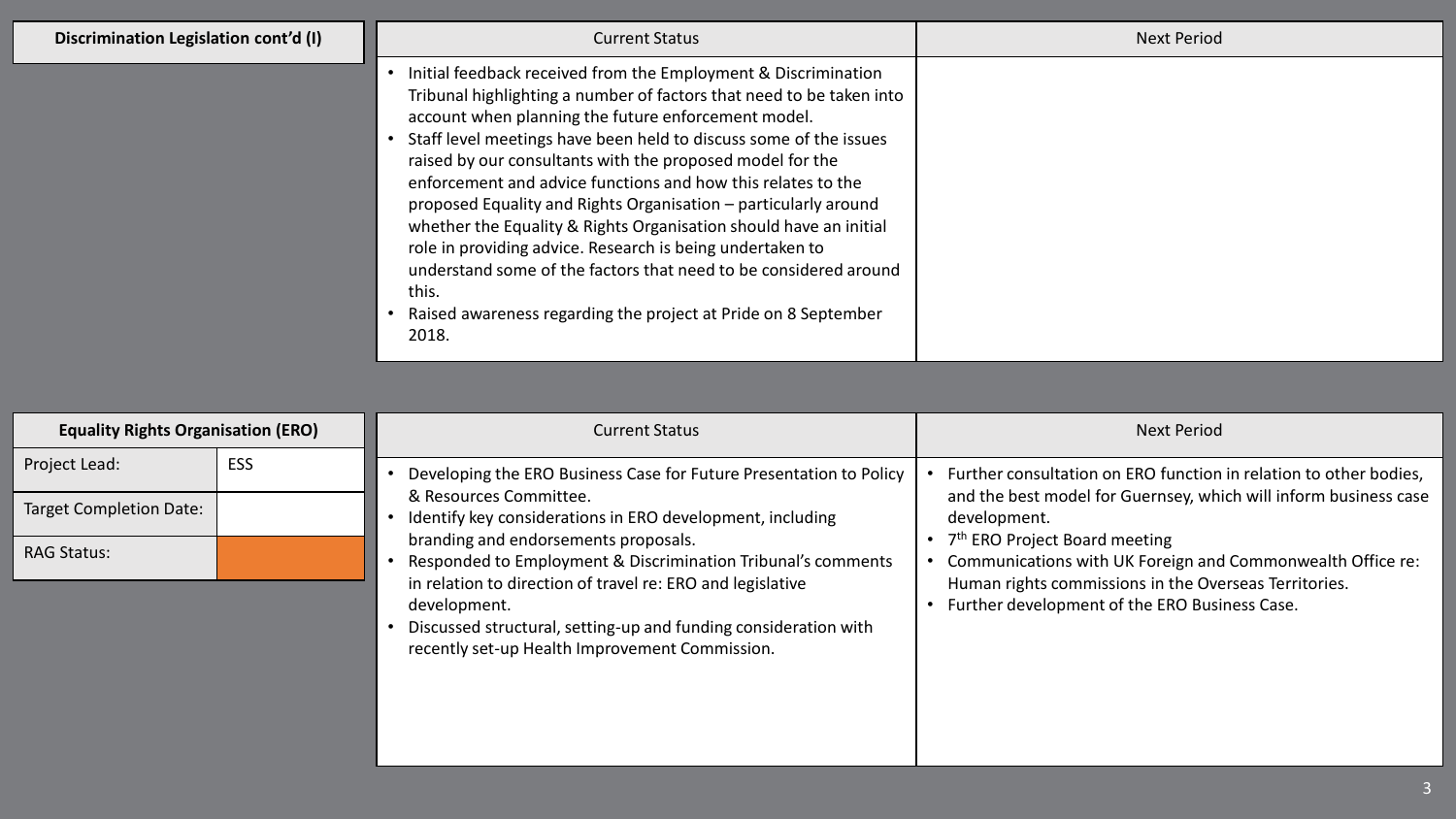| <b>Review of States' Obligations</b>                                  |            | <b>Current Status</b>                                                                                                                                                                                                                                                                                                                                                                                                                                                                                                                                                                                                                                                                                                                                                                                                                                                                                                                                                                                                                                        | <b>Next Period</b>                                                                                                                                                                                                                                                                                                                                                                                                                                                                                                                                                                                                                                                                                                                                                                                                                                                                                                                                                                                                                                                                                                                                                                                                                           |
|-----------------------------------------------------------------------|------------|--------------------------------------------------------------------------------------------------------------------------------------------------------------------------------------------------------------------------------------------------------------------------------------------------------------------------------------------------------------------------------------------------------------------------------------------------------------------------------------------------------------------------------------------------------------------------------------------------------------------------------------------------------------------------------------------------------------------------------------------------------------------------------------------------------------------------------------------------------------------------------------------------------------------------------------------------------------------------------------------------------------------------------------------------------------|----------------------------------------------------------------------------------------------------------------------------------------------------------------------------------------------------------------------------------------------------------------------------------------------------------------------------------------------------------------------------------------------------------------------------------------------------------------------------------------------------------------------------------------------------------------------------------------------------------------------------------------------------------------------------------------------------------------------------------------------------------------------------------------------------------------------------------------------------------------------------------------------------------------------------------------------------------------------------------------------------------------------------------------------------------------------------------------------------------------------------------------------------------------------------------------------------------------------------------------------|
| Project Lead:<br><b>Target Completion Date:</b><br><b>RAG Status:</b> | <b>ESS</b> | Each Committee continues to identify tasks to deliver on each<br>action with appropriate timescales.<br>Each Committee continues to submit their report to the Project<br>Board.<br>Project Board reviewed Committee reports at the Project Board<br>meeting on 8 <sup>th</sup> August.                                                                                                                                                                                                                                                                                                                                                                                                                                                                                                                                                                                                                                                                                                                                                                      | • Project Board to report back on progress of the project to Civil<br>Service Leadership Team (CSLT) on 26 <sup>th</sup> October.                                                                                                                                                                                                                                                                                                                                                                                                                                                                                                                                                                                                                                                                                                                                                                                                                                                                                                                                                                                                                                                                                                            |
| <b>Information &amp; awareness raising</b>                            |            | <b>Current Status</b>                                                                                                                                                                                                                                                                                                                                                                                                                                                                                                                                                                                                                                                                                                                                                                                                                                                                                                                                                                                                                                        | <b>Next Period</b>                                                                                                                                                                                                                                                                                                                                                                                                                                                                                                                                                                                                                                                                                                                                                                                                                                                                                                                                                                                                                                                                                                                                                                                                                           |
| Project Lead:<br><b>Target Completion Date:</b><br><b>RAG Status:</b> | ESS        | Wheelchair height sections of the main reception desk and the<br>café at Beau Sejour have been built<br>Beau Sejour Freedom membership for disabled people<br>Visit to North Bristol and Gloucestershire Wheelchair services with<br>view of formalising off-island attachment<br>All educational establishments have continued to develop their<br>inclusive practices and policies through the Summer Term in 2018.<br>Education Development Officers are working with schools to<br>review progress of learners vulnerable to underachievement as<br>part of examination and assessment results in 2018.<br>Several schools now regularly host Parental Forums to discuss the<br>Inclusion Policy.<br>A primary school has implemented Lego-based therapy which aims<br>to develop social competence through the development of social<br>skills. It encourages children to interact with each other through<br>collaborative play with construction toys; materials which are often<br>highly motivating to children with autism and related conditions. | • Finalise off island attachment arrangements for wheelchairs.<br>Secure administrative support to the wheelchair therapist.<br>• Inclusion CPD for staff in all schools, post 16 providers,<br>preschools.<br>• Working with HSC and other agencies to best meet the needs of<br>children and young people, including the development of a<br>Personal Education Plan (PEP) an My Education Access Plan<br>(MEAP)<br>• To explore how to continue to identify the needs of the most in<br>need including children and young people with SEND, who are<br>LAC or children who may face economic challenges<br>• To explore with other agencies and the 3 <sup>rd</sup> sector how to identify,<br>monitor and track young carers on island.<br>• To complete the refresh of formal assessment process.<br>• To review the Education other than at school (EOTAS) to ensure<br>the needs of children and young people are met<br>• Review intervention in place for UA learners at secondary and<br>specific foci for individual schools.<br>• Next set of schools to achieve Healthy Schools status<br>• To continue to explore how to best capture the voice of the child<br>and young people, their rights and how this can be accredited. |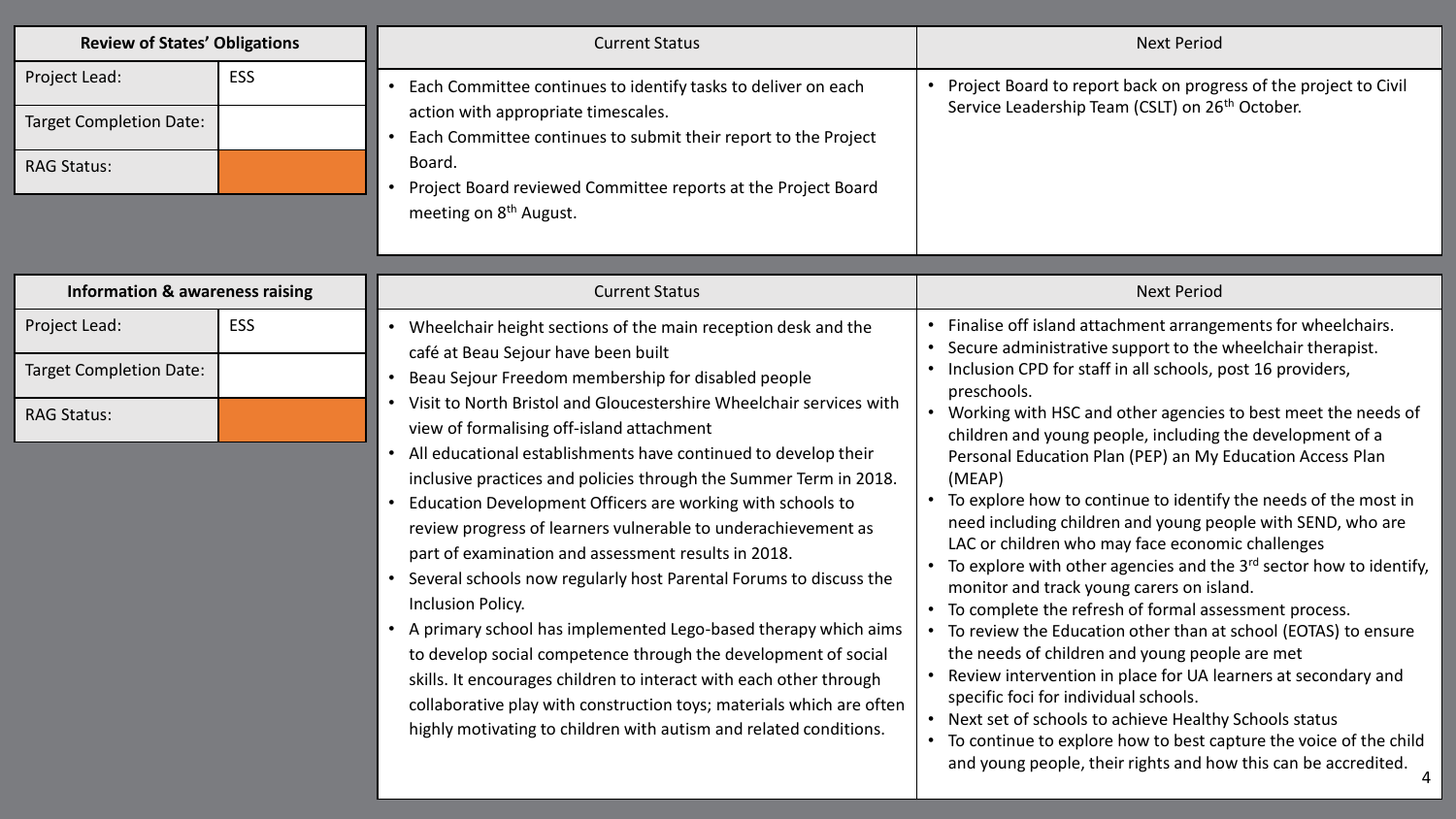| <b>Information &amp; awareness raising</b>                                    | <b>Current Status</b>                                                                                                                                                                                                                                                                                              | <b>Next Period</b>                                                                                                                                                                                                                                                                                                                                                                                                                                                                                                                                                                                                                                                                                                                                                                                                                                                                                                                                                                                                                                                                                                                                         |
|-------------------------------------------------------------------------------|--------------------------------------------------------------------------------------------------------------------------------------------------------------------------------------------------------------------------------------------------------------------------------------------------------------------|------------------------------------------------------------------------------------------------------------------------------------------------------------------------------------------------------------------------------------------------------------------------------------------------------------------------------------------------------------------------------------------------------------------------------------------------------------------------------------------------------------------------------------------------------------------------------------------------------------------------------------------------------------------------------------------------------------------------------------------------------------------------------------------------------------------------------------------------------------------------------------------------------------------------------------------------------------------------------------------------------------------------------------------------------------------------------------------------------------------------------------------------------------|
| cont'd                                                                        | All Bailiwick schools are working towards ensuring that all children<br>and young people have equal opportunities to reach their<br>potential. Through their work with Education Services, schools are<br>challenging inequality and encouraging diversity and are making<br>progress towards inclusive practices. | • Work with schools Early Years Foundation Stage (EYFS) Leaders<br>to identify children and activities to support closing the gap<br>• Develop the Healthy Early Years Award with Partners linked to<br>the Born to Move training.<br>• Continue to work with partners to ensure a coordinated<br>approach to supporting our most vulnerable children including<br>developing an inclusion Fund for preschools and day nurseries to<br>access to support to meet all children's needs across Guernsey<br>and Alderney.<br>• Continue to push for joint funding for vulnerable children to<br>increase the ability to support the most vulnerable children.<br>• DisabledGo to visit Guernsey and carry out Hybrid access guides<br>and Street Guide for the High Street in St Peter Port.<br>• Arrange a work experience day with DisabledGo for local<br>residents to find out more about how DisabledGo survey a<br>venue and experience surveying a venue themselves.<br>• DisabledGo to attend a scouts meeting to give a short<br>presentation/interactive session about who DisabledGo are,<br>what they do and why access information is important. |
|                                                                               |                                                                                                                                                                                                                                                                                                                    |                                                                                                                                                                                                                                                                                                                                                                                                                                                                                                                                                                                                                                                                                                                                                                                                                                                                                                                                                                                                                                                                                                                                                            |
| <b>Information and Awareness Raising for</b><br><b>Businesses in Guernsey</b> | <b>Current Status</b>                                                                                                                                                                                                                                                                                              | <b>Next Period</b>                                                                                                                                                                                                                                                                                                                                                                                                                                                                                                                                                                                                                                                                                                                                                                                                                                                                                                                                                                                                                                                                                                                                         |
| Project Lead:<br><b>ESS</b>                                                   | This workstream is in the implementation phase.<br>It is acknowledged that further updates will be required for                                                                                                                                                                                                    | • GET to continue providing training and support on the Good<br>Practice Guide.                                                                                                                                                                                                                                                                                                                                                                                                                                                                                                                                                                                                                                                                                                                                                                                                                                                                                                                                                                                                                                                                            |
| <b>Target Completion Date:</b>                                                | business which become part of the Information and Awareness                                                                                                                                                                                                                                                        | Further awareness raising to be part of communications plan and                                                                                                                                                                                                                                                                                                                                                                                                                                                                                                                                                                                                                                                                                                                                                                                                                                                                                                                                                                                                                                                                                            |
| <b>RAG Status:</b>                                                            | Raising workstream.                                                                                                                                                                                                                                                                                                | included in the information and awareness raising workstream.                                                                                                                                                                                                                                                                                                                                                                                                                                                                                                                                                                                                                                                                                                                                                                                                                                                                                                                                                                                                                                                                                              |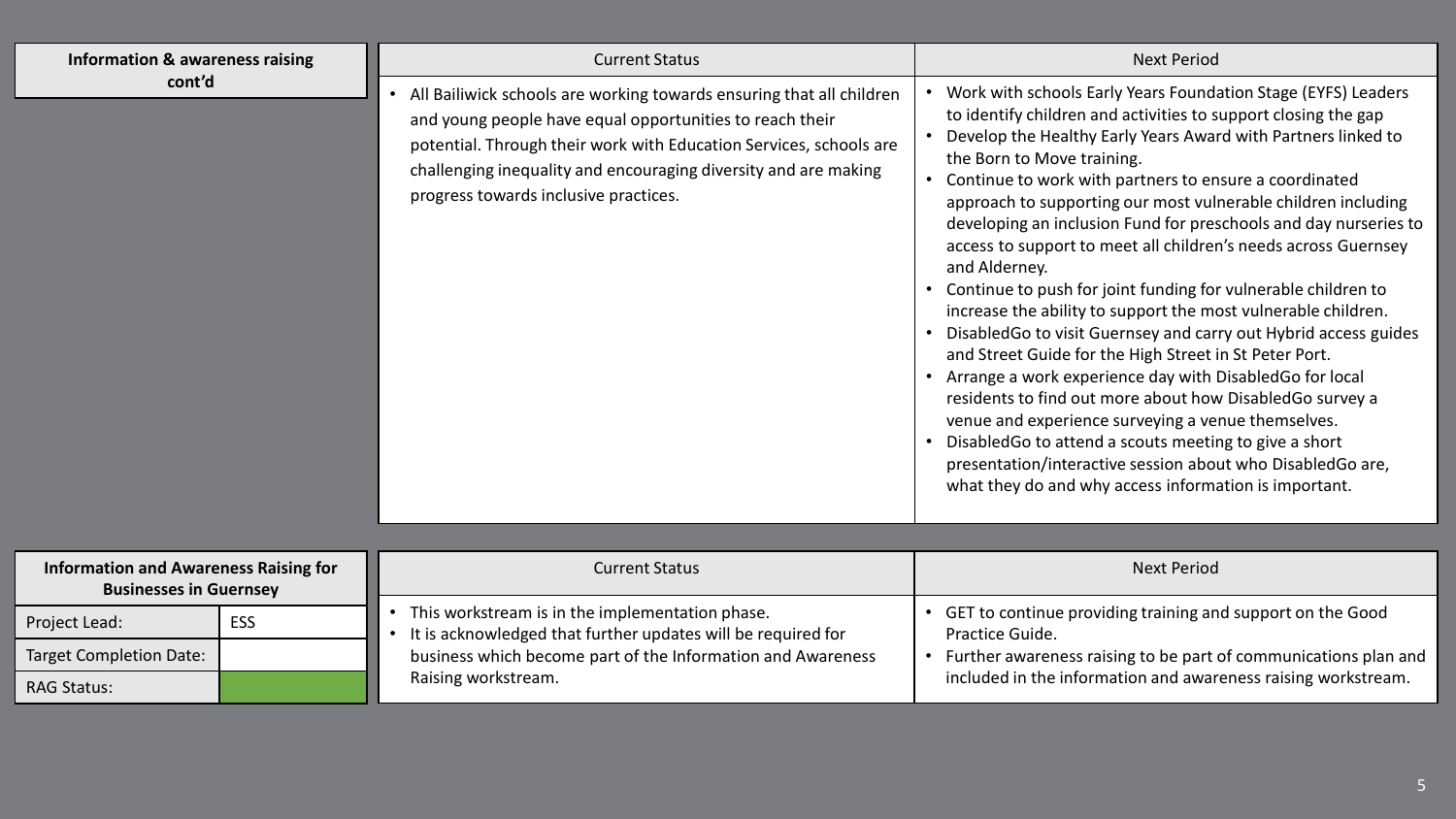| <b>Capacity Legislation</b>                                           |            | <b>Current Status</b>                                                                                                                                                                                                                                                                                                                                                                                                                                                                                                                                                                                                                                                                                 | <b>Next Period</b>                                                                                                                                                                                                           |
|-----------------------------------------------------------------------|------------|-------------------------------------------------------------------------------------------------------------------------------------------------------------------------------------------------------------------------------------------------------------------------------------------------------------------------------------------------------------------------------------------------------------------------------------------------------------------------------------------------------------------------------------------------------------------------------------------------------------------------------------------------------------------------------------------------------|------------------------------------------------------------------------------------------------------------------------------------------------------------------------------------------------------------------------------|
| Project Lead:<br><b>Target Completion Date:</b><br><b>RAG Status:</b> | <b>HSC</b> | Parliament published the Mental Capacity (Amendment) Bill on 3rd<br>July 2018 with the second reading on 16 <sup>th</sup> July 2018. This bill is<br>largely concerned with amending the deprivation of Liberty<br>Safeguards.<br>Looked again at the proposed Guernsey Legislation in the light of<br>the proposals in the Bill and made amendments where considered<br>appropriate.<br>• Advanced decisions and issue of fluctuating capacity are currently<br>being considered.<br>• In the process of writing a detailed report for the Health and Social<br>Care Committee to include some of the outline proposals. It is<br>anticipated that this will be completed by early October.          | Consultation with key staff continues.<br>$\bullet$<br>Consideration to be given to a consultation event to ensure that<br>$\bullet$<br>the frameworks being put in place will be as effective and<br>efficient as possible. |
|                                                                       |            |                                                                                                                                                                                                                                                                                                                                                                                                                                                                                                                                                                                                                                                                                                       |                                                                                                                                                                                                                              |
| <b>Adult Safeguarding</b>                                             |            | <b>Current Status</b>                                                                                                                                                                                                                                                                                                                                                                                                                                                                                                                                                                                                                                                                                 | <b>Next Period</b>                                                                                                                                                                                                           |
| Project Lead:                                                         | <b>HSC</b> |                                                                                                                                                                                                                                                                                                                                                                                                                                                                                                                                                                                                                                                                                                       |                                                                                                                                                                                                                              |
| <b>Target Completion Date:</b>                                        |            | Following a positive six month review meeting the Adult MASH<br>steering group is due to meet again at the end of September to<br>complete a further review of the adult MASH, which remains as a                                                                                                                                                                                                                                                                                                                                                                                                                                                                                                     | Update following the adult MASH review<br>• Update re: multi agency information sharing protocols                                                                                                                            |
| <b>RAG Status:</b>                                                    |            | pilot at this time.<br>Reviewed multi-agency information sharing protocol for children is                                                                                                                                                                                                                                                                                                                                                                                                                                                                                                                                                                                                             |                                                                                                                                                                                                                              |
|                                                                       |            | in final draft and will be listed for the ISCP of 27 <sup>th</sup> September for<br>final sign off. A separate information sharing protocol for adults at<br>risk is being drafted and is expected to be finalised by the end of<br>October 2018.<br>Draft HSC MARAC protocol has been sent out to the working party<br>for comment prior to wider consultation.<br>• The office of Environmental Health & Pollution regulation together<br>with HSC Adult Community Services have formed a self-neglect<br>working group to consider process in this difficult area of<br>safeguarding. Agreed pathway will also be incorporated into the<br>reviewed HSC multi-agency adult safeguarding procedure. |                                                                                                                                                                                                                              |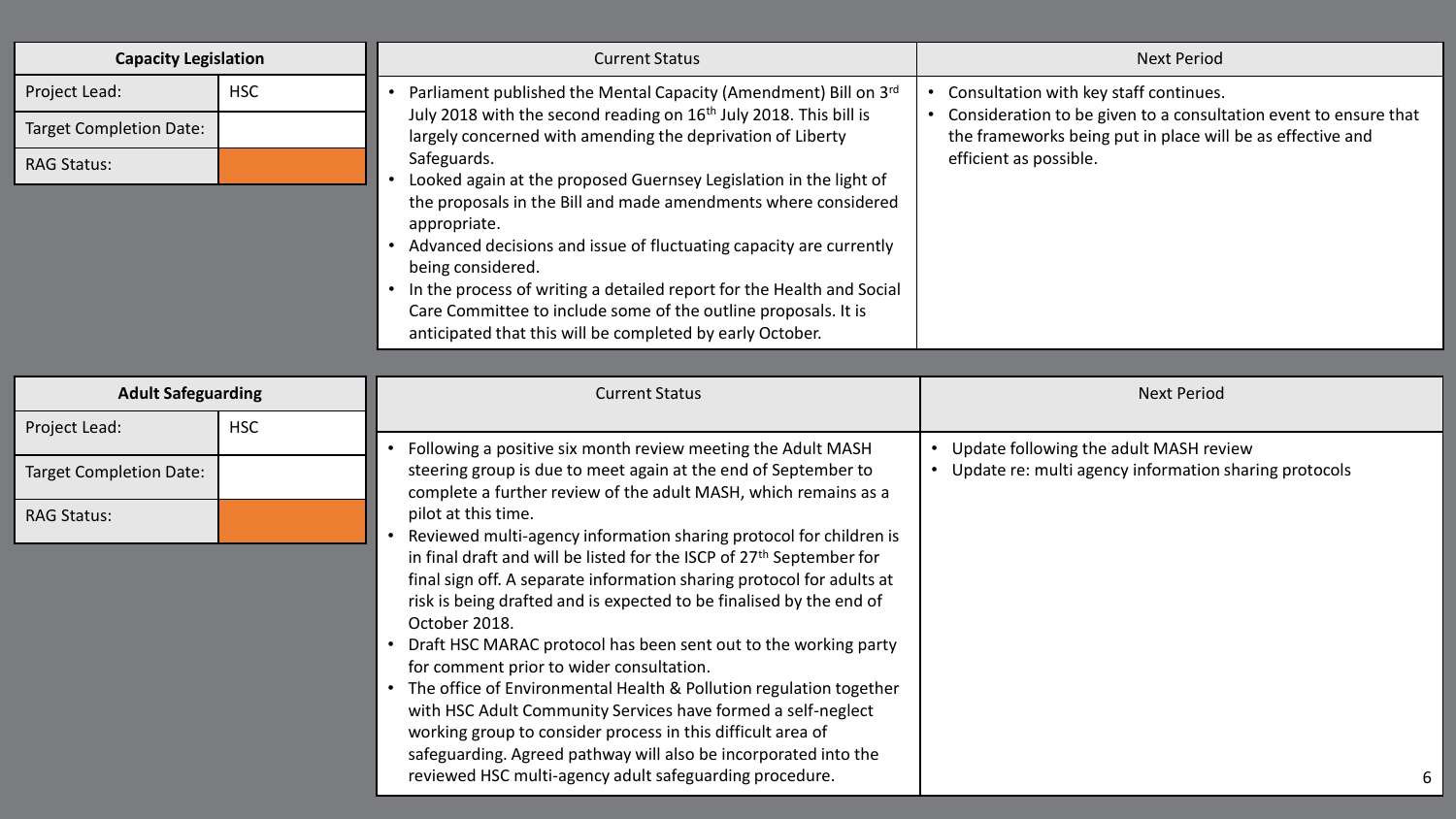| Framework for people with Dementia |                                                      | <b>Current Status</b>                                                                                                                                                                                                                                                                                                                                                                                                                                                                                                                                                                                                                                                                                                                                                                                                                        | <b>Next Period</b>                                                                                                                                                                                                                                                                                                                                                                                                                                                                                                                                                                                                                                                         |
|------------------------------------|------------------------------------------------------|----------------------------------------------------------------------------------------------------------------------------------------------------------------------------------------------------------------------------------------------------------------------------------------------------------------------------------------------------------------------------------------------------------------------------------------------------------------------------------------------------------------------------------------------------------------------------------------------------------------------------------------------------------------------------------------------------------------------------------------------------------------------------------------------------------------------------------------------|----------------------------------------------------------------------------------------------------------------------------------------------------------------------------------------------------------------------------------------------------------------------------------------------------------------------------------------------------------------------------------------------------------------------------------------------------------------------------------------------------------------------------------------------------------------------------------------------------------------------------------------------------------------------------|
| Project Lead:                      | <b>HSC</b>                                           | Dementia friendly Guernsey continues to meet regularly and liaise                                                                                                                                                                                                                                                                                                                                                                                                                                                                                                                                                                                                                                                                                                                                                                            | Di Birch to roll out the Skills for Health training (early 2019)                                                                                                                                                                                                                                                                                                                                                                                                                                                                                                                                                                                                           |
| <b>Target Completion Date:</b>     | Framework<br>written. In<br>implementation<br>phase. | with other agencies in an effort to increase dementia awareness.<br>Some expression of interest has been forthcoming from Waitrose<br>about their organisation becoming Dementia Friends.<br>Continued good progress with awareness campaign especially<br>focussed on Dementia Action Week and a special cinema<br>screening at Beau Sejour.<br>Meetings have taken place with Nick O'Donoghue, (Alzheimer's<br>Society, South West). How the Alzheimer's Society provide post-<br>diagnostic support is being re-evaluated nationally and this may<br>change the model of care locally too. DFG, in association with the<br>key dementia support agencies and HSC, continue to explore how<br>this might be taken forward and what extra resources may be<br>required.<br>A post-diagnostic support worker role has been agreed within the | Post-diagnostic support work role to be ratified and appointed to<br>Presentation to be made to QRMP GP practice.<br>Non-medical prescribing course commenced on 10 <sup>th</sup> September<br>through the Institute and University of Middlesex. This is the first<br>time this course will be delivered on-island. Paul Corcoran has                                                                                                                                                                                                                                                                                                                                     |
| <b>RAG Status:</b>                 |                                                      |                                                                                                                                                                                                                                                                                                                                                                                                                                                                                                                                                                                                                                                                                                                                                                                                                                              | been enrolled and if he should gain this qualification this will<br>significantly improve the journey for people with dementia as<br>non-medical prescribers will be able to make diagnoses of<br>dementia and prescribe within their sphere of competence. This<br>should speed up the diagnostic process and access to treatments<br>in straightforward cases. The qualification will also allow for<br>quicker review of residents within the care home sector and may<br>prevent potential admissions to Tautenay or other care sectors.<br>The Qualification has also been shown to help reduce anti-<br>psychotic use within the care home sector by virtue of NMP's |

necessary challenge channels. This will support the burgeoning Memory Clinic caseload worker which is receiving approximately 4 new referrals weekly. The post-diagnostic worker will be able to help engage newly diagnosed families towards 3rd sector services and help bridge the gap identified in the Dementia Framework where families felt they were "cut adrift" after diagnosis was

presentations have been offered to the 3 GP Practices. Only one group (QRMP) has taken up the offer of hearing this presentation with the other two asking for a copy of the presentation to be discussed at their management meeting due to time constraints

made as follow-up in the long term is not available. • Memory Clinic Pathway has been reviewed and delivery of

psychotic use within the care home sector by virtue of NMP's being able to closely review such treatments and stop them if the initial presenting problem has resolved.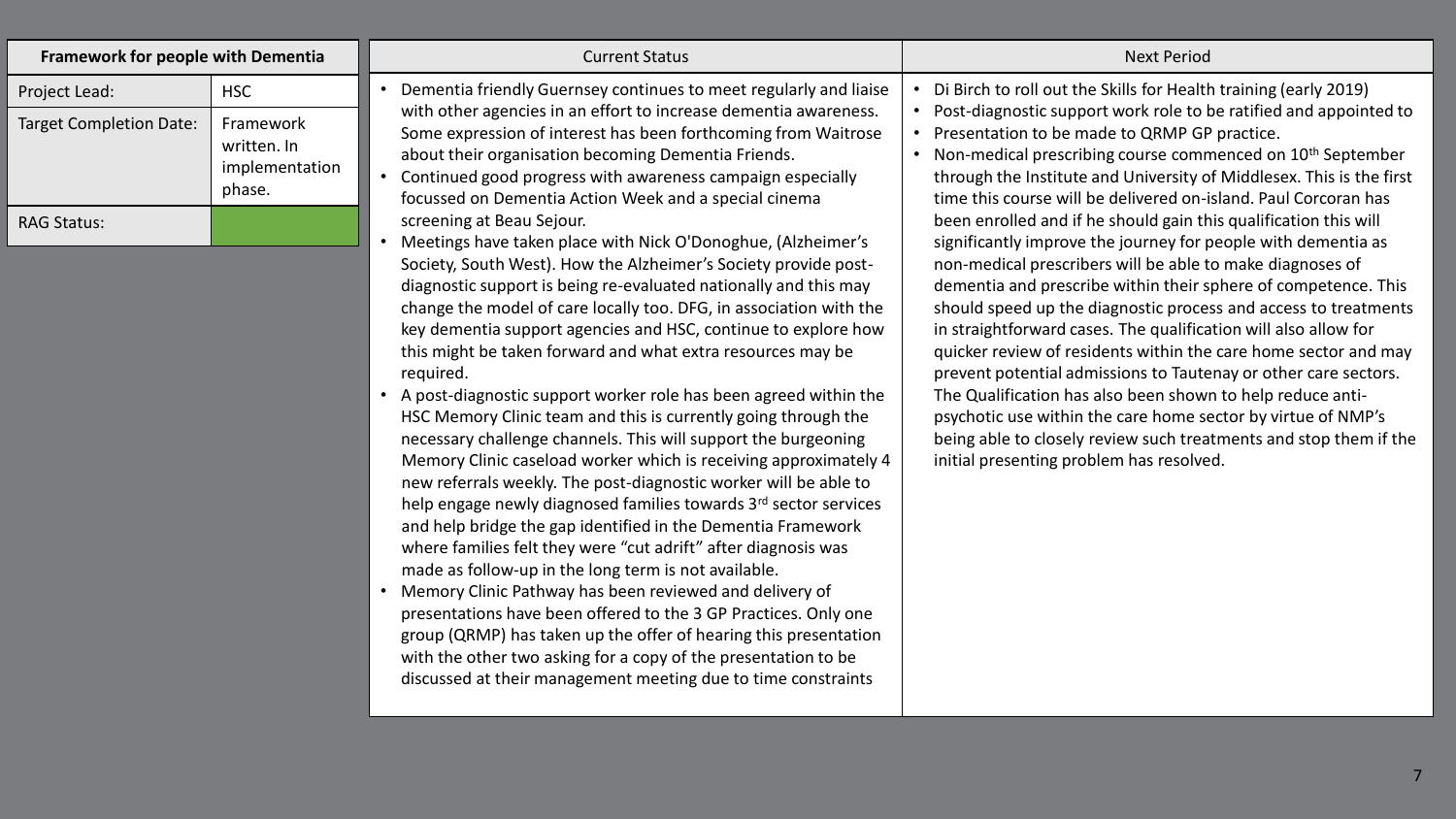|                        | <b>Current Status</b>                                                                                                                                                                                                                                                                                                                                                                                                                                             | <b>Next Period</b>                                                                                                                                                                                                                                                                               |
|------------------------|-------------------------------------------------------------------------------------------------------------------------------------------------------------------------------------------------------------------------------------------------------------------------------------------------------------------------------------------------------------------------------------------------------------------------------------------------------------------|--------------------------------------------------------------------------------------------------------------------------------------------------------------------------------------------------------------------------------------------------------------------------------------------------|
|                        | Di Birch (Practice Development Lead, Older People) has proposed<br>the development of a series of dementia related teaching sessions<br>based on the Skills For Health accredited programme<br>http://www.skillsforhealth.org.uk/services/item/176-dementia-<br>core-skills-education-and-training-framework There has been a lot<br>of interest expressed from nurses wanting to contribute to the<br>delivery of these sessions within their area of expertise. |                                                                                                                                                                                                                                                                                                  |
|                        | <b>Current Status</b>                                                                                                                                                                                                                                                                                                                                                                                                                                             | <b>Next Period</b>                                                                                                                                                                                                                                                                               |
| <b>HSC</b>             |                                                                                                                                                                                                                                                                                                                                                                                                                                                                   | • No actions planned                                                                                                                                                                                                                                                                             |
| Awaiting<br>resources. |                                                                                                                                                                                                                                                                                                                                                                                                                                                                   |                                                                                                                                                                                                                                                                                                  |
|                        |                                                                                                                                                                                                                                                                                                                                                                                                                                                                   |                                                                                                                                                                                                                                                                                                  |
|                        | <b>Current Status</b>                                                                                                                                                                                                                                                                                                                                                                                                                                             | <b>Next Period</b>                                                                                                                                                                                                                                                                               |
| <b>HSC</b>             | Schedule in place for Consultant visit 6 <sup>th</sup> and 7 <sup>th</sup> September,                                                                                                                                                                                                                                                                                                                                                                             | • Collate survey responses<br>• Continued preparation for stakeholders engagement sessions                                                                                                                                                                                                       |
|                        | Review of Adult Disability Services that will feed into the Learning                                                                                                                                                                                                                                                                                                                                                                                              | • Stakeholder engagement sessions are scheduled for two<br>successive days once a month between November 2018 and                                                                                                                                                                                |
|                        | Martins Community Centre supported by Beacon's Café on 6 <sup>th</sup><br>September.<br>Letters have been sent to people that receive services for Adult<br>Disability Service and their next of kin to invite them to the launch<br>and to complete a survey to inform the stakeholder discussion<br>events.<br>Launch event and meetings with key stakeholders set for 6 <sup>th</sup> and                                                                      | February 2019. each session will have a theme and be facilitated<br>by the consultant alongside Adult Disability Service staff. Invitees<br>will include service users relatives and carers, support staff,<br>clinicians, 3 <sup>rd</sup> sector providers and any other stakeholders etc.<br>8 |
|                        | Framework for People with Dementia<br>cont'd (I)<br>Framework for people with<br><b>Communication Difficulties</b><br>Framework for people with Learning<br><b>Disabilities</b>                                                                                                                                                                                                                                                                                   | Awaiting resource allocation - no progress to report<br>meetings set with key stakeholders and a launch planned for the<br>Disability Framework. This will be held at a pop up café at St<br>7 <sup>th</sup> September                                                                           |